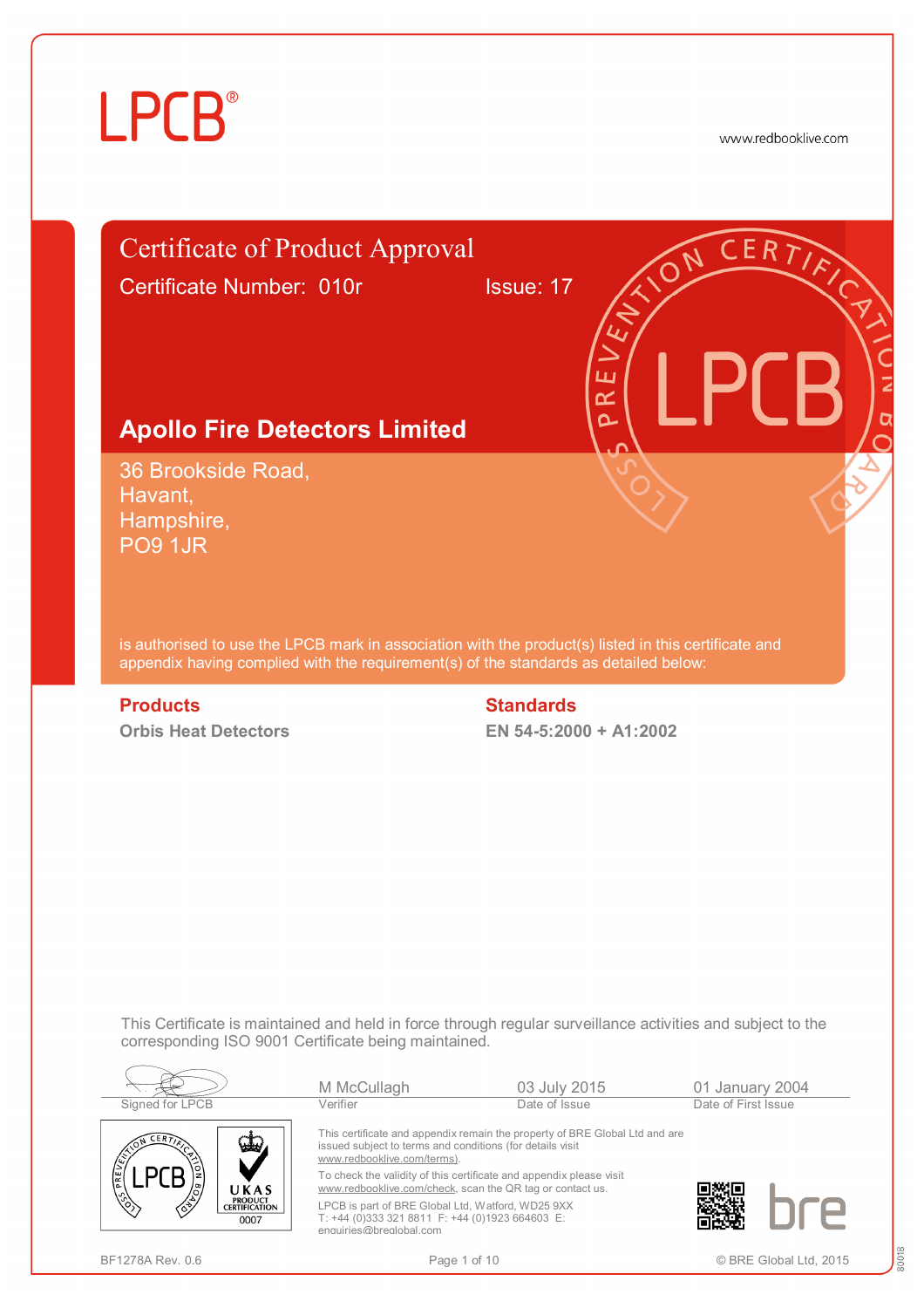### Appendix to Certificate No: 010r Issue: 17 **Apollo Fire Detectors Limited**

| <b>Certified</b><br><b>Product</b> | <b>Description</b>                                                                                                                                   | <b>LPCB</b><br>Ref.No. |
|------------------------------------|------------------------------------------------------------------------------------------------------------------------------------------------------|------------------------|
| Orbis Class<br>A1R                 | Heat Detectors with Apollo Approval Reference* 00001 (Approved For Use with<br>Base Styles OB, OL, OD, DX, OR, EB and ORB-BA-10008-APO Adaptor Base) | 010r/01                |
|                                    | ORB-HT-11001-APO Orbis Class A1R Heat Detector with SensAlert and<br>FasTest                                                                         |                        |
|                                    | ORB-HT-11013-APO Orbis Class A1R Heat Detector with Flashing LED,<br>SensAlert and FasTest                                                           |                        |
|                                    | OEX-HT-11037-APO Orbis Class A1R Heat Detector with Flashing LED and<br>SensAlert                                                                    |                        |
|                                    | OEX-HT-11089-APO Orbis Class A1R Heat Detector with SensAlert                                                                                        |                        |
| <b>Orbis Class</b><br>A2S          | Heat Detectors with Apollo Approval Reference* 00002 (Approved For Use with<br>Base Styles OB, OL, OD, DX, OR, EB and ORB-BA-10008-APO Adaptor Base) | 010r/02                |
|                                    | ORB-HT-11002-APO Orbis Class A2S Heat Detector with SensAlert and<br>FasTest                                                                         |                        |
|                                    | ORB-HT-11014-APO Orbis Class A2S Heat Detector with Flashing LED,<br>SensAlert and FasTest                                                           |                        |
|                                    | OEX-HT-11038-APO Orbis Class A2S Heat Detector with Flashing LED and<br>SensAlert                                                                    |                        |
|                                    | OEX-HT-11090-APO Orbis Class A2S Heat Detector with SensAlert                                                                                        |                        |
| <b>Orbis Class</b><br><b>BR</b>    | Heat Detectors with Apollo Approval Reference* 00003 (Approved For Use with<br>Base Styles OB, OL, OD, DX, OR, EB and ORB-BA-10008-APO Adaptor Base) | 010r/03                |
|                                    | ORB-HT-11003-APO Orbis Class BR Heat Detector with SensAlert and<br>FasTest                                                                          |                        |
|                                    | ORB-HT-11015-APO Orbis Class BR Heat Detector with Flashing LED,<br>SensAlert and FasTest                                                            |                        |
|                                    | OEX-HT-11039-APO Orbis Class BR Heat Detector with Flashing LED and                                                                                  |                        |

This Certificate is maintained and held in force through regular surveillance activities and subject to the corresponding ISO 9001 Certificate being maintained.

| Signed for LPCB                                                | M McCullagh<br>Verifier                                                                                                          | 03 July 2015<br>Date of Issue                                               | 01 January 2004<br>Date of First Issue |
|----------------------------------------------------------------|----------------------------------------------------------------------------------------------------------------------------------|-----------------------------------------------------------------------------|----------------------------------------|
| CERFT<br>تطلعا                                                 | issued subject to terms and conditions (for details visit<br>www.redbooklive.com/terms).                                         | This certificate and appendix remain the property of BRE Global Ltd and are |                                        |
| PREVERS<br>UKAS                                                | To check the validity of this certificate and appendix please visit<br>www.redbooklive.com/check, scan the QR tag or contact us. |                                                                             |                                        |
| $\mathbb{Z}$<br><b>PRODUCT</b><br><b>CERTIFICATION</b><br>0007 | LPCB is part of BRE Global Ltd, Watford, WD25 9XX<br>T: +44 (0)333 321 8811 F: +44 (0)1923 664603 E:<br>enquiries@breglobal.com  |                                                                             |                                        |

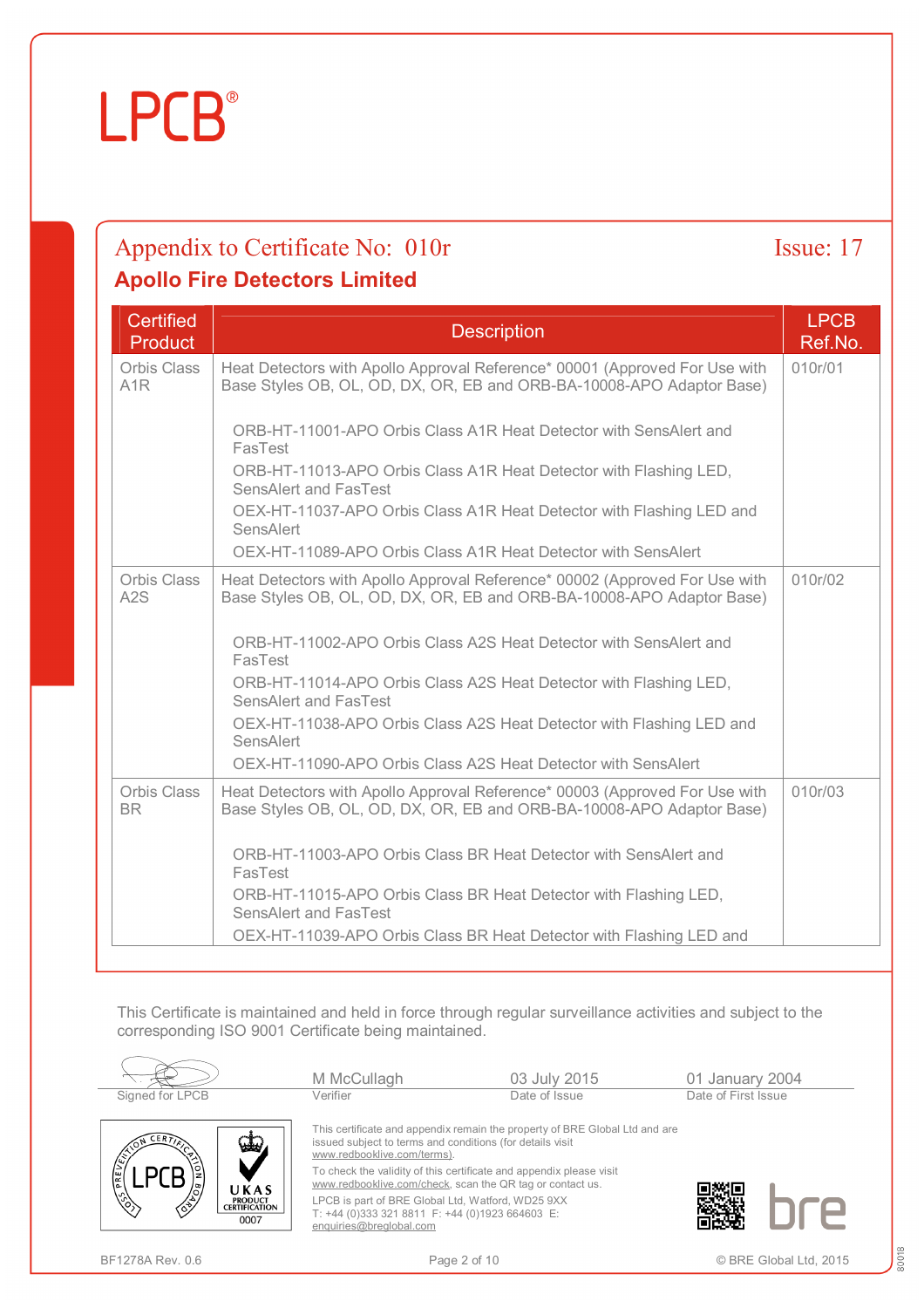### Appendix to Certificate No: 010r Issue: 17 **Apollo Fire Detectors Limited**

| <b>Certified</b><br><b>Product</b> | <b>Description</b>                                                                                                                                   | <b>LPCB</b><br>Ref.No. |
|------------------------------------|------------------------------------------------------------------------------------------------------------------------------------------------------|------------------------|
|                                    | <b>SensAlert</b><br>OEX-HT-11091-APO Orbis Class BR Heat Detector with SensAlert                                                                     |                        |
| Orbis Class<br><b>BS</b>           | Heat Detectors with Apollo Approval Reference* 00004 (Approved For Use with<br>Base Styles OB, OL, OD, DX, OR, EB and ORB-BA-10008-APO Adaptor Base) | 010r/04                |
|                                    | ORB-HT-11004-APO Orbis Class BS Heat Detector with SensAlert and<br>FasTest<br>ORB-HT-11016-APO Orbis Class BS Heat Detector with Flashing LED,      |                        |
|                                    | <b>SensAlert and FasTest</b><br>OEX-HT-11040-APO Orbis Class BS Heat Detector with Flashing LED and                                                  |                        |
|                                    | <b>SensAlert</b><br>OEX-HT-11092-APO Orbis Class BS Heat Detector with SensAlert                                                                     |                        |
| Orbis Class<br>C <sub>R</sub>      | Heat Detectors with Apollo Approval Reference* 00005 (Approved For Use with<br>Base Styles OB, OL, OD, DX, OR, EB and ORB-BA-10008-APO Adaptor Base) | 010r/05                |
|                                    | ORB-HT-11005-APO Orbis Class CR Heat Detector with SensAlert and<br>FasTest                                                                          |                        |
|                                    | ORB-HT-11017-APO Orbis Class CR Heat Detector with Flashing LED,<br><b>SensAlert and FasTest</b>                                                     |                        |
|                                    | OEX-HT-11041-APO Orbis Class CR Heat Detector with Flashing LED and<br><b>SensAlert</b>                                                              |                        |
|                                    | OEX-HT-11093-APO Orbis Class CR Heat Detector with SensAlert                                                                                         |                        |
| Orbis Class<br><b>CS</b>           | Heat Detectors with Apollo Approval Reference* 00006 (Approved For Use with<br>Base Styles OB, OL, OD, DX, OR, EB and ORB-BA-10008-APO Adaptor Base) | 010r/06                |
|                                    | ORB-HT-11006-APO Orbis Class CS Heat Detector with SensAlert and<br>FasTest                                                                          |                        |
|                                    | ORB-HT-11018-APO Orbis Class CS Heat Detector with Flashing LED,                                                                                     |                        |

This Certificate is maintained and held in force through regular surveillance activities and subject to the corresponding ISO 9001 Certificate being maintained.

|                                                                                                                                         | M McCullagh                                                                                                                                                                                                                                                                                                                                                                                                                                    | 03 July 2015  | 01 January 2004     |
|-----------------------------------------------------------------------------------------------------------------------------------------|------------------------------------------------------------------------------------------------------------------------------------------------------------------------------------------------------------------------------------------------------------------------------------------------------------------------------------------------------------------------------------------------------------------------------------------------|---------------|---------------------|
| Signed for LPCB                                                                                                                         | Verifier                                                                                                                                                                                                                                                                                                                                                                                                                                       | Date of Issue | Date of First Issue |
| $CERT_{\ell}$<br>خطتها<br>PREVENT<br>UKAS<br>$\sqrt{3}$<br><b>PRODUCT</b><br>$\mathcal{L}^{\mathbf{A}}$<br><b>CERTIFICATION</b><br>0007 | This certificate and appendix remain the property of BRE Global Ltd and are<br>issued subject to terms and conditions (for details visit<br>www.redbooklive.com/terms).<br>To check the validity of this certificate and appendix please visit<br>www.redbooklive.com/check, scan the QR tag or contact us.<br>LPCB is part of BRE Global Ltd, Watford, WD25 9XX<br>T: +44 (0)333 321 8811 F: +44 (0)1923 664603 E:<br>enquiries@breglobal.com |               |                     |

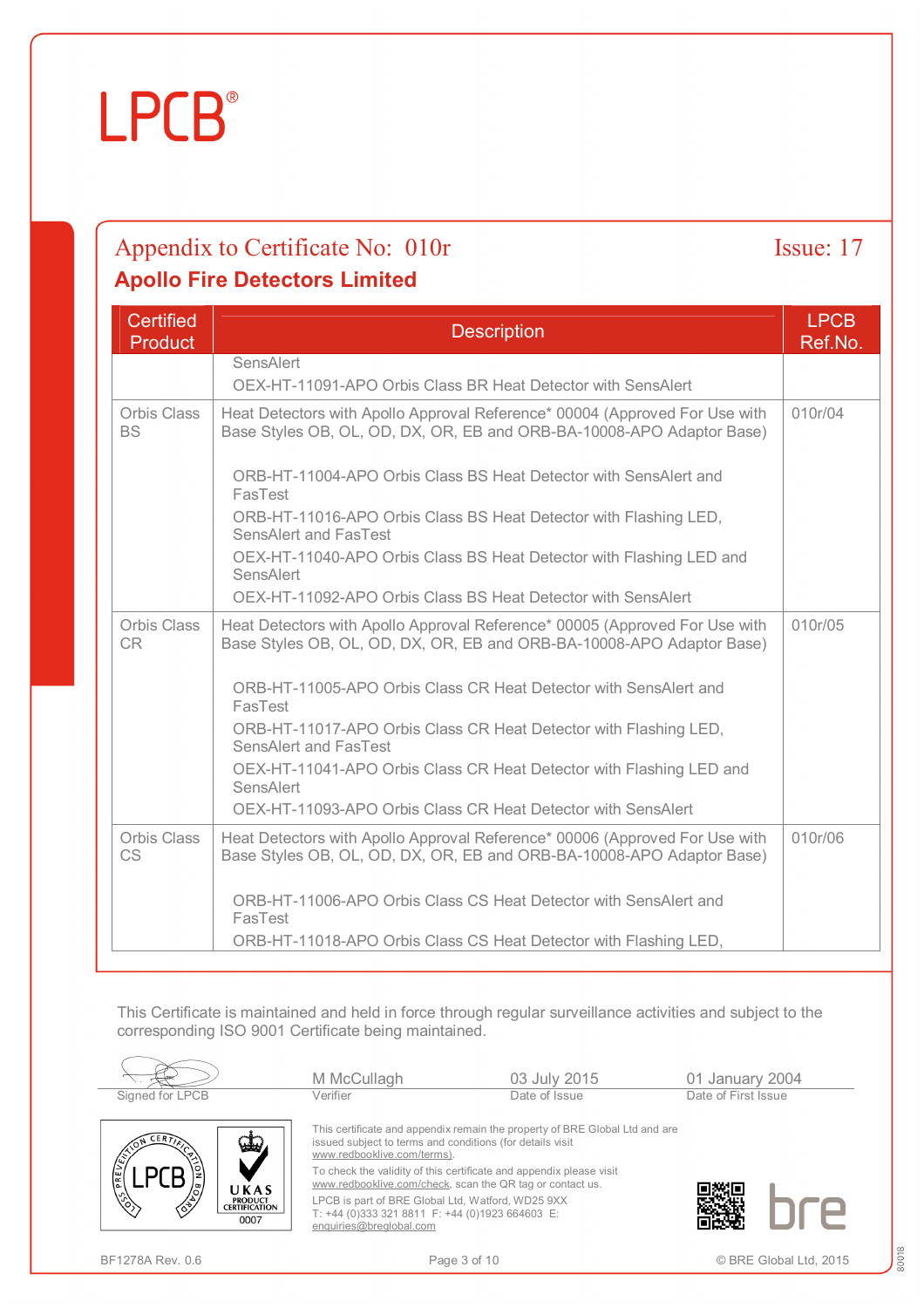### Appendix to Certificate No: 010r Issue: 17 **Apollo Fire Detectors Limited**

| <b>Certified</b><br><b>Product</b> | <b>Description</b>                                                                                                                                                      | <b>LPCB</b><br>Ref.No. |
|------------------------------------|-------------------------------------------------------------------------------------------------------------------------------------------------------------------------|------------------------|
|                                    | SensAlert and FasTest<br>OEX-HT-11042-APO Orbis Class CS Heat Detector with Flashing LED and<br>SensAlert                                                               |                        |
|                                    | OEX-HT-11094-APO Orbis Class CS Heat Detector with SensAlert                                                                                                            |                        |
| Orbis Class<br>A <sub>1</sub> S    | Heat Detectors with Apollo Approval Reference* 00009 (Approved For Use with<br>Base Styles OB, OL, OD, DX, OR, EB and ORB-BA-10008-APO Adaptor Base)                    | 010r/07                |
|                                    | ORB-HT-11166-APO Orbis Class A1S Heat Detector with SensAlert and<br>FasTest                                                                                            |                        |
|                                    | ORB-HT-11167-APO Orbis Class A1S Heat Detector with Flashing LED,<br>SensAlert<br>and FasTest                                                                           |                        |
| Orbis IS<br>Class A1R              | Intrinsically Safe Heat Detectors with Apollo Approval Reference* 50001<br>(Approved For Use with Base Styles OB (+ATEX marking) and ORB-BA-50008-<br>APO Adapter Base) | 010r/08                |
|                                    | ORB-HT-51145-APO Orbis Intrinsically Safe Class A1R Heat Detector with<br>SensAlert and FasTest                                                                         |                        |
|                                    | ORB-HT-51146-APO Orbis Intrinsically Safe Class A1R Heat Detector with<br>Flashing LED, SensAlert and FasTest                                                           |                        |
| Orbis IS<br>Class A2S              | Intrinsically Safe Heat Detectors with Apollo Approval Reference* 50002<br>(Approved For Use with Base Styles OB (+ATEX marking) and ORB-BA-50008-<br>APO Adapter Base) | 010r/09                |
|                                    | ORB-HT-51147-APO Orbis Intrinsically Safe Class A2S Heat Detector with<br><b>SensAlert and FasTest</b>                                                                  |                        |
|                                    | ORB-HT-51148-APO Orbis Intrinsically Safe Class A2S Heat Detector with<br>Flashing LED, SensAlert and FasTest                                                           |                        |

This Certificate is maintained and held in force through regular surveillance activities and subject to the corresponding ISO 9001 Certificate being maintained.

|                                                                                                                               | M McCullagh                                                                                                                                                                                                                                                                                                                                                                                                                                    | 03 July 2015  | 01 January 2004     |
|-------------------------------------------------------------------------------------------------------------------------------|------------------------------------------------------------------------------------------------------------------------------------------------------------------------------------------------------------------------------------------------------------------------------------------------------------------------------------------------------------------------------------------------------------------------------------------------|---------------|---------------------|
| Signed for LPCB                                                                                                               | Verifier                                                                                                                                                                                                                                                                                                                                                                                                                                       | Date of Issue | Date of First Issue |
| ERT<br>خطتها<br>PREVEN<br>UKAS<br>$\sqrt{3}$<br><b>PRODUCT</b><br>$\mathcal{L}^{\mathcal{L}}$<br><b>CERTIFICATION</b><br>0007 | This certificate and appendix remain the property of BRE Global Ltd and are<br>issued subject to terms and conditions (for details visit<br>www.redbooklive.com/terms).<br>To check the validity of this certificate and appendix please visit<br>www.redbooklive.com/check, scan the QR tag or contact us.<br>LPCB is part of BRE Global Ltd, Watford, WD25 9XX<br>T: +44 (0)333 321 8811 F: +44 (0)1923 664603 E:<br>enquiries@breglobal.com |               |                     |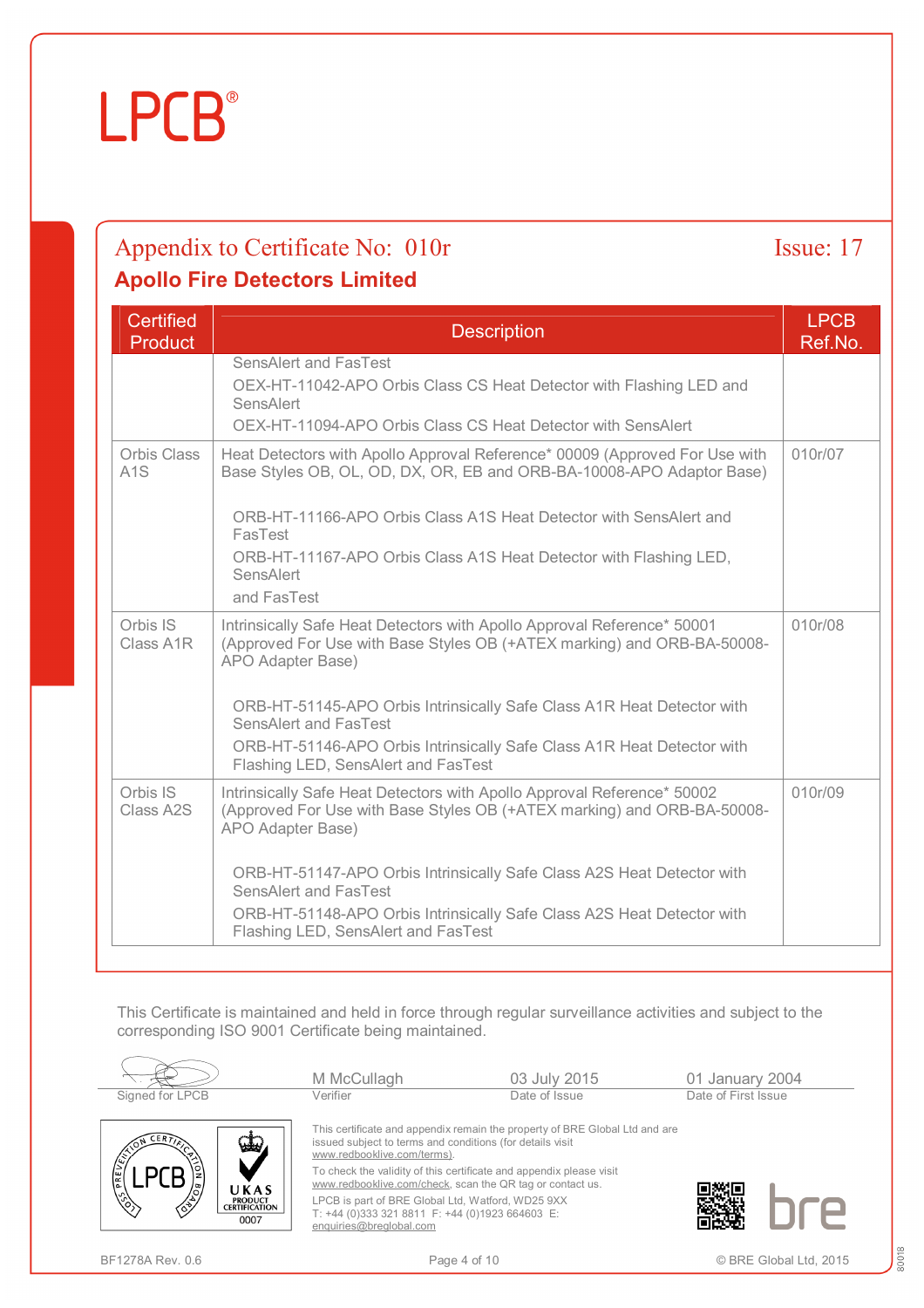### Appendix to Certificate No: 010r Issue: 17 **Apollo Fire Detectors Limited**

| <b>Certified</b><br><b>Product</b> | <b>Description</b>                                                                                                                                                      | <b>LPCB</b><br>Ref.No. |
|------------------------------------|-------------------------------------------------------------------------------------------------------------------------------------------------------------------------|------------------------|
| Orbis IS<br>Class BR               | Intrinsically Safe Heat Detectors with Apollo Approval Reference* 50003<br>(Approved For Use with Base Styles OB (+ATEX marking) and ORB-BA-50008-<br>APO Adapter Base) | 010r/10                |
|                                    | ORB-HT-51149-APO Orbis Intrinsically Safe Class BR Heat Detector with<br>SensAlert                                                                                      |                        |
|                                    | and FasTest                                                                                                                                                             |                        |
|                                    | ORB-HT-51150-APO Orbis Intrinsically Safe Class BR Heat Detector with<br>Flashing LED, SensAlert and FasTest                                                            |                        |
| Orbis IS<br>Class BS               | Intrinsically Safe Heat Detectors with Apollo Approval Reference* 50004<br>(Approved For Use with Base Styles OB (+ATEX marking) and ORB-BA-50008-<br>APO Adapter Base) | 010r/11                |
|                                    | ORB-HT-51151-APO Orbis Intrinsically Safe Class BS Heat Detector with<br>SensAlert<br>and FasTest                                                                       |                        |
|                                    | ORB-HT-51152-APO Orbis Intrinsically Safe Class BS Heat Detector with<br>Flashing LED, SensAlert and FasTest                                                            |                        |
| Orbis IS<br>Class CR               | Intrinsically Safe Heat Detectors with Apollo Approval Reference* 50005<br>(Approved For Use with Base Styles OB (+ATEX marking) and ORB-BA-50008-<br>APO Adapter Base) | 010r/12                |
|                                    | ORB-HT-51153-APO Orbis Intrinsically Safe Class CR Heat Detector with<br>SensAlert                                                                                      |                        |
|                                    | and FasTest                                                                                                                                                             |                        |
|                                    | ORB-HT-51154-APO Orbis Intrinsically Safe Class CR Heat Detector with<br>Flashing LED, SensAlert and FasTest                                                            |                        |
| Orbis IS<br>Class CS               | Intrinsically Safe Heat Detectors with Apollo Approval Reference* 50006<br>(Approved For Use with Base Styles OB (+ATEX marking) and ORB-BA-50008-                      | 010r/13                |

This Certificate is maintained and held in force through regular surveillance activities and subject to the corresponding ISO 9001 Certificate being maintained.

| Signed for LPCB                                                                                               | M McCullagh<br>Verifier                                                                                                          | 03 July 2015<br>Date of Issue                                               | 01 January 2004<br>Date of First Issue |
|---------------------------------------------------------------------------------------------------------------|----------------------------------------------------------------------------------------------------------------------------------|-----------------------------------------------------------------------------|----------------------------------------|
| CERT<br>يعين                                                                                                  | issued subject to terms and conditions (for details visit<br>www.redbooklive.com/terms).                                         | This certificate and appendix remain the property of BRE Global Ltd and are |                                        |
| PREVENT<br>UKAS                                                                                               | To check the validity of this certificate and appendix please visit<br>www.redbooklive.com/check, scan the QR tag or contact us. |                                                                             |                                        |
| $\mathbb{Z}$<br><b>PRODUCT</b><br>$\langle \hat{\delta}^{\hat{\Phi}} \rangle$<br><b>CERTIFICATION</b><br>0007 | LPCB is part of BRE Global Ltd, Watford, WD25 9XX<br>T: +44 (0)333 321 8811 F: +44 (0)1923 664603 E:<br>enquiries@breglobal.com  |                                                                             |                                        |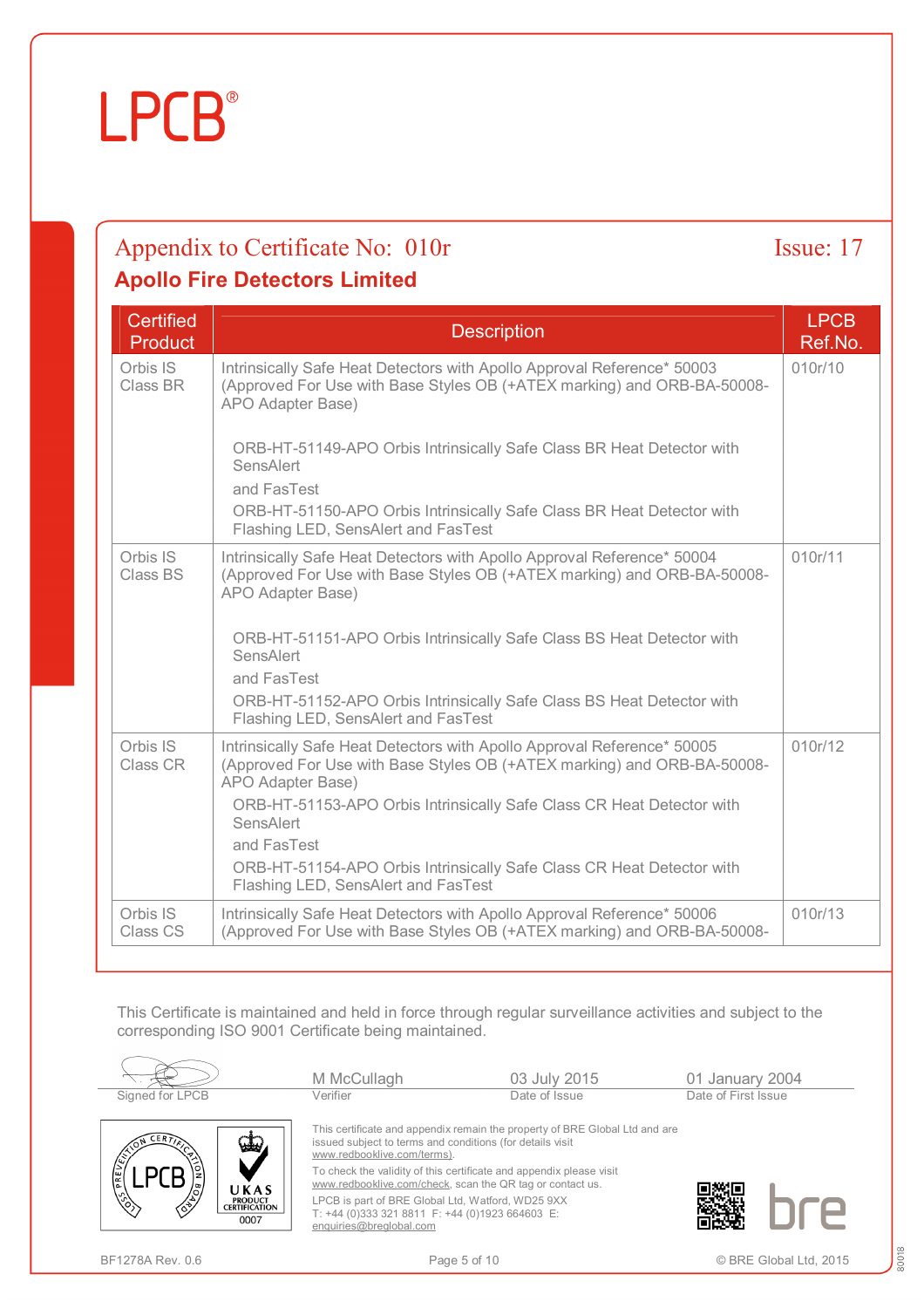### Appendix to Certificate No: 010r Issue: 17 **Apollo Fire Detectors Limited**

| <b>Certified</b><br>Product        | <b>Description</b>                                                                                                                                                      | <b>LPCB</b><br>Ref.No. |
|------------------------------------|-------------------------------------------------------------------------------------------------------------------------------------------------------------------------|------------------------|
|                                    | APO Adapter Base)<br>ORB-HT-51155-APO Orbis Intrinsically Safe Class CS Heat Detector with                                                                              |                        |
|                                    | SensAlert<br>and FasTest                                                                                                                                                |                        |
|                                    | ORB-HT-51156-APO Orbis Intrinsically Safe Class CS Heat Detector with<br>Flashing LED, SensAlert and FasTest                                                            |                        |
| Orbis IS<br>Class A <sub>1</sub> S | Intrinsically Safe Heat Detectors with Apollo Approval Reference* 50009<br>(Approved For Use with Base Styles OB (+ATEX marking) and ORB-BA-50008-<br>APO Adapter Base) | 010r/14                |
|                                    | ORB-HT-51157-APO Orbis Intrinsically Safe Class A1S Heat Detector with<br>SensAlert and FasTest                                                                         |                        |
|                                    | ORB-HT-51158-APO Orbis Intrinsically Safe Class A1S Heat Detector with<br>Flashing LED, SensAlert and FasTest                                                           |                        |

#### **Bases:**

TimeSaver bases with Apollo Approval Reference\* OB: ORB-MB-00001-APO TimeSaver base

TimeSaver LX bases with Apollo Approval Reference\* OL: ORB-MB-00002-APO TimeSaver base LX (without continuity checking link)

TimeSaver diode bases with Apollo Approval Reference\* OD: ORB-DB-00003-APO TimeSaver diode base

TimeSaver LX diode bases with Apollo Approval Reference\* DX: OLX-DB-00007-APO TimeSaver diode base LX (without continuity checking link)

TimeSaver relay bases with Apollo Approval Reference\*

This Certificate is maintained and held in force through regular surveillance activities and subject to the corresponding ISO 9001 Certificate being maintained.

| Signed for LPCB                                                                                   | M McCullagh<br>Verifier                                                                                                                                                                                                                                                                                                                                                                                                                        | 03 July 2015<br>Date of Issue | 01 January 2004<br>Date of First Issue |  |
|---------------------------------------------------------------------------------------------------|------------------------------------------------------------------------------------------------------------------------------------------------------------------------------------------------------------------------------------------------------------------------------------------------------------------------------------------------------------------------------------------------------------------------------------------------|-------------------------------|----------------------------------------|--|
| CERT<br>PREVENT<br>UKAS<br>$\sqrt{\frac{2}{3}}$<br><b>PRODUCT</b><br><b>CERTIFICATION</b><br>0007 | This certificate and appendix remain the property of BRE Global Ltd and are<br>issued subject to terms and conditions (for details visit<br>www.redbooklive.com/terms).<br>To check the validity of this certificate and appendix please visit<br>www.redbooklive.com/check, scan the QR tag or contact us.<br>LPCB is part of BRE Global Ltd, Watford, WD25 9XX<br>T: +44 (0)333 321 8811 F: +44 (0)1923 664603 E:<br>enquiries@breglobal.com |                               |                                        |  |

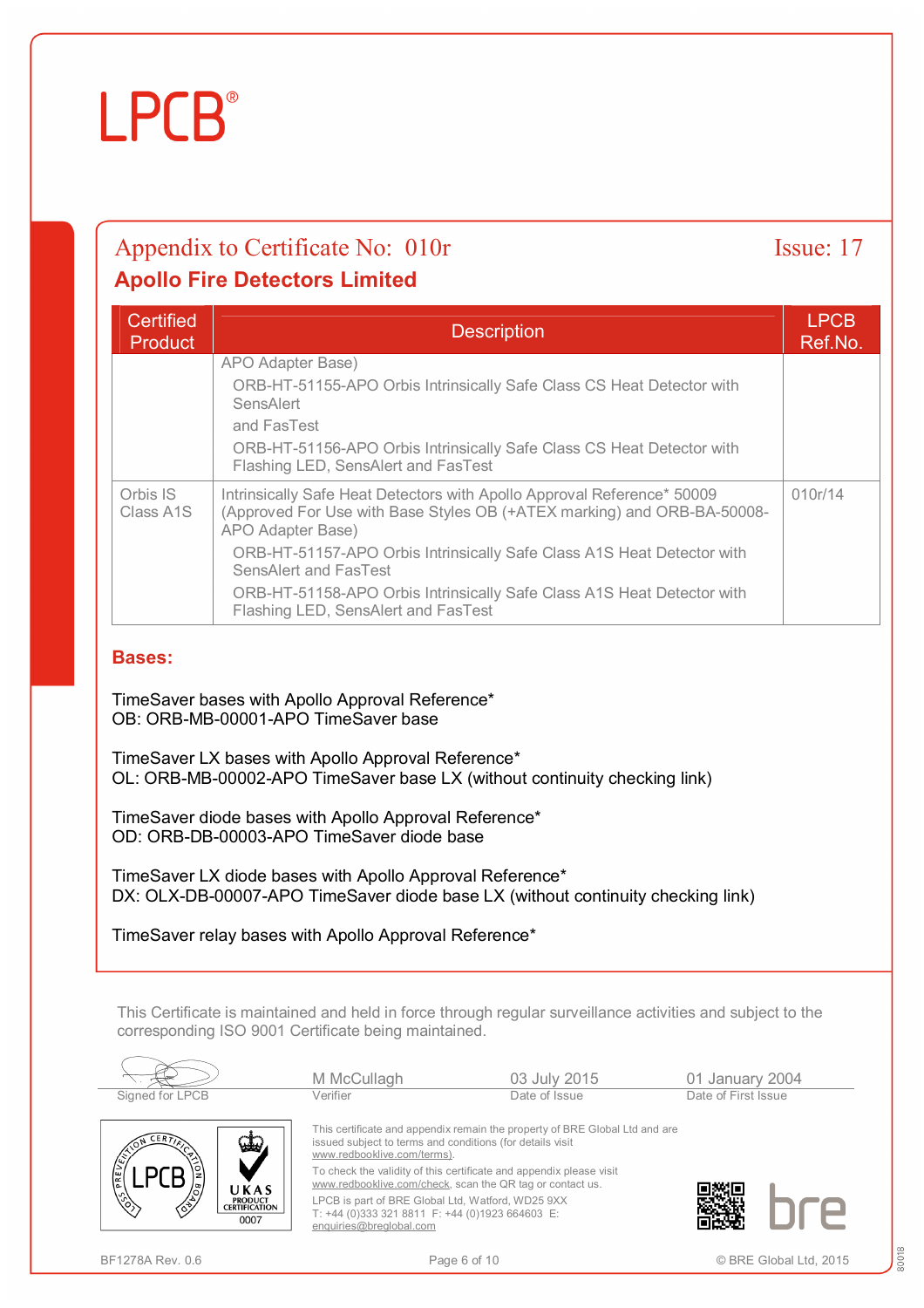## **LPCB**

### Appendix to Certificate No: 010r Issue: 17 **Apollo Fire Detectors Limited**

OR: ORB-RB-10004-APO TimeSaver relay base

TimeSaver IS bases with Apollo Approval Reference\* OB (+ATEX marking): ORB-MB-50018-APO TimeSaver IS base

TimeSaver deep bases with Apollo Approval Reference\* EB: ORB-MB-00019-APO TimeSaver deep base

ORB-BA-50008-APO Orbis intrinsically safe adaptor base (to be used in conjunction with the following bases only: 45681-207)

ORB-BA-10008-APO Orbis adaptor base (to be used in conjunction with the following bases only: 45681-200 & 45681-201)

*\* The Apollo 'Approval Reference Number' identifies a group of detectors that all have the same physical construction, but have features enabled or disabled via their software, and/or regional marking variations.* 

This Certificate is maintained and held in force through regular surveillance activities and subject to the corresponding ISO 9001 Certificate being maintained.

|                                                                                                                          | M McCullagh                                                                                                                                                                                                                                                                                                                                                                                                                                    | 03 July 2015  | 01 January 2004     |
|--------------------------------------------------------------------------------------------------------------------------|------------------------------------------------------------------------------------------------------------------------------------------------------------------------------------------------------------------------------------------------------------------------------------------------------------------------------------------------------------------------------------------------------------------------------------------------|---------------|---------------------|
| Signed for LPCB                                                                                                          | Verifier                                                                                                                                                                                                                                                                                                                                                                                                                                       | Date of Issue | Date of First Issue |
| <b>CERTIT</b><br>كالك<br>PREVENT<br>UKAS<br>$\frac{\sqrt{2}}{2}$<br><b>PRODUCT</b><br>∕ॄ<br><b>CERTIFICATION</b><br>0007 | This certificate and appendix remain the property of BRE Global Ltd and are<br>issued subject to terms and conditions (for details visit<br>www.redbooklive.com/terms).<br>To check the validity of this certificate and appendix please visit<br>www.redbooklive.com/check, scan the QR tag or contact us.<br>LPCB is part of BRE Global Ltd, Watford, WD25 9XX<br>T: +44 (0)333 321 8811 F: +44 (0)1923 664603 E:<br>enquiries@breglobal.com |               |                     |

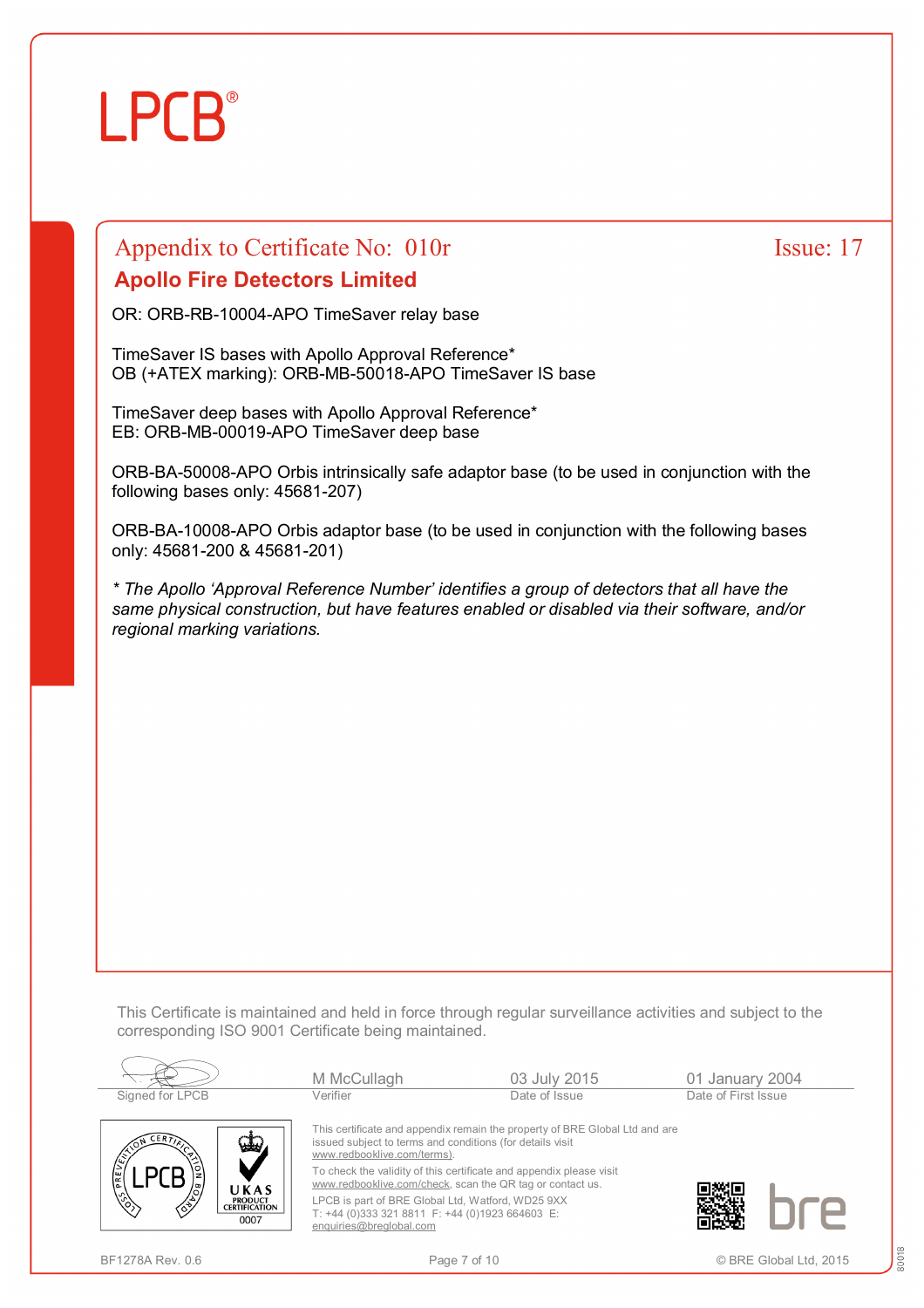### Appendix to Certificate No: 010r Issue: 17 **Apollo Fire Detectors Limited**

### **Alternative Model Numbers and Labelling**

| <b>LPCB</b><br>Ref No. | Model No.        | Model No./Label   | <b>Cross-listed</b><br>company | <b>Cross-Listed</b><br>Co |
|------------------------|------------------|-------------------|--------------------------------|---------------------------|
| 010r/01                | ORB-HT-11001-APO | ORB-HT-11001-AMP  | Ampac                          | 010r/01                   |
| 010r/01                | ORB-HT-11001-APO | FAPO-RR1 60dC     | Emergi-Lite                    | 010r/01                   |
| 010r/01                | ORB-HT-11001-APO | ORB-HT-11001-ADV  | <b>Advanced Electronics</b>    | 010r/01                   |
| 010r/01                | ORB-HT-11001-APO | <b>EDC-50/A1R</b> | Pelco Finland Oy               | 010r/01                   |
| 010r/01                | ORB-HT-11013-APO | ORB-HT-11013-AMP  | Ampac                          | 010r/01                   |
| 010r/02                | ORB-HT-11002-APO | ORB-HT-11002-AMP  | Ampac                          | 010r/02                   |
| 010r/02                | ORB-HT-11002-APO | FAPO-HR1          | Emergi-Lite                    | 010r/02                   |
| 010r/02                | ORB-HT-11002-APO | ORB-HT-11002-ADV  | <b>Advanced Electronics</b>    | 010r/02                   |
| 010r/02                | ORB-HT-11002-APO | <b>EDC-50/A2S</b> | Pelco Finland Oy               | 010r/02                   |
| 010r/02                | ORB-HT-11014-APO | ORB-HT-11014-AMP  | Ampac                          | 010r/02                   |
| 010r/03                | ORB-HT-11003-APO | ORB-HT-11003-AMP  | Ampac                          | 010r/03                   |
| 010r/03                | ORB-HT-11003-APO | FAPO-RR2 65dC     | Emergi-Lite                    | 010r/03                   |
| 010r/03                | ORB-HT-11003-APO | ORB-HT-11003-ADV  | <b>Advanced Electronics</b>    | 010r/03                   |
| 010r/03                | ORB-HT-11003-APO | EDC-50/BR         | Pelco Finland Oy               | 010r/03                   |
| 010r/03                | ORB-HT-11015-APO | ORB-HT-11015-AMP  | Ampac                          | 010r/03                   |
| 010r/04                | ORB-HT-11004-APO | ORB-HT-11004-AMP  | Ampac                          | 010r/04                   |
| 010r/04                | ORB-HT-11004-APO | FAPO-HR2          | Emergi-Lite                    | 010r/04                   |
| 010r/04                | ORB-HT-11004-APO | ORB-HT-11004-ADV  | <b>Advanced Electronics</b>    | 010r/04                   |
| 010r/04                | ORB-HT-11004-APO | EDC-50/BS         | Pelco Finland Oy               | 010r/04                   |
| 010r/04                | ORB-HT-11016-APO | ORB-HT-11016-AMP  | Ampac                          | 010r/04                   |
| 010r/05                | ORB-HT-11005-APO | ORB-HT-11005-AMP  | Ampac                          | 010r/05                   |

This Certificate is maintained and held in force through regular surveillance activities and subject to the corresponding ISO 9001 Certificate being maintained.

| Signed for LPCB                                       |                                                | M McCullagh<br>Verifier                                                                                                         | 03 July 2015<br>Date of Issue                                                                                                    | 01 January 2004<br>Date of First Issue |
|-------------------------------------------------------|------------------------------------------------|---------------------------------------------------------------------------------------------------------------------------------|----------------------------------------------------------------------------------------------------------------------------------|----------------------------------------|
| CERT                                                  | فتطعنا                                         | issued subject to terms and conditions (for details visit<br>www.redbooklive.com/terms).                                        | This certificate and appendix remain the property of BRE Global Ltd and are                                                      |                                        |
| PREVEN<br>/S,                                         | UKAS                                           |                                                                                                                                 | To check the validity of this certificate and appendix please visit<br>www.redbooklive.com/check, scan the QR tag or contact us. |                                        |
| $\frac{1}{2}$<br>$\langle \hat{\mathbf{e}}^{\rangle}$ | <b>PRODUCT</b><br><b>CERTIFICATION</b><br>0007 | LPCB is part of BRE Global Ltd, Watford, WD25 9XX<br>T: +44 (0)333 321 8811 F: +44 (0)1923 664603 E:<br>enquiries@breglobal.com |                                                                                                                                  |                                        |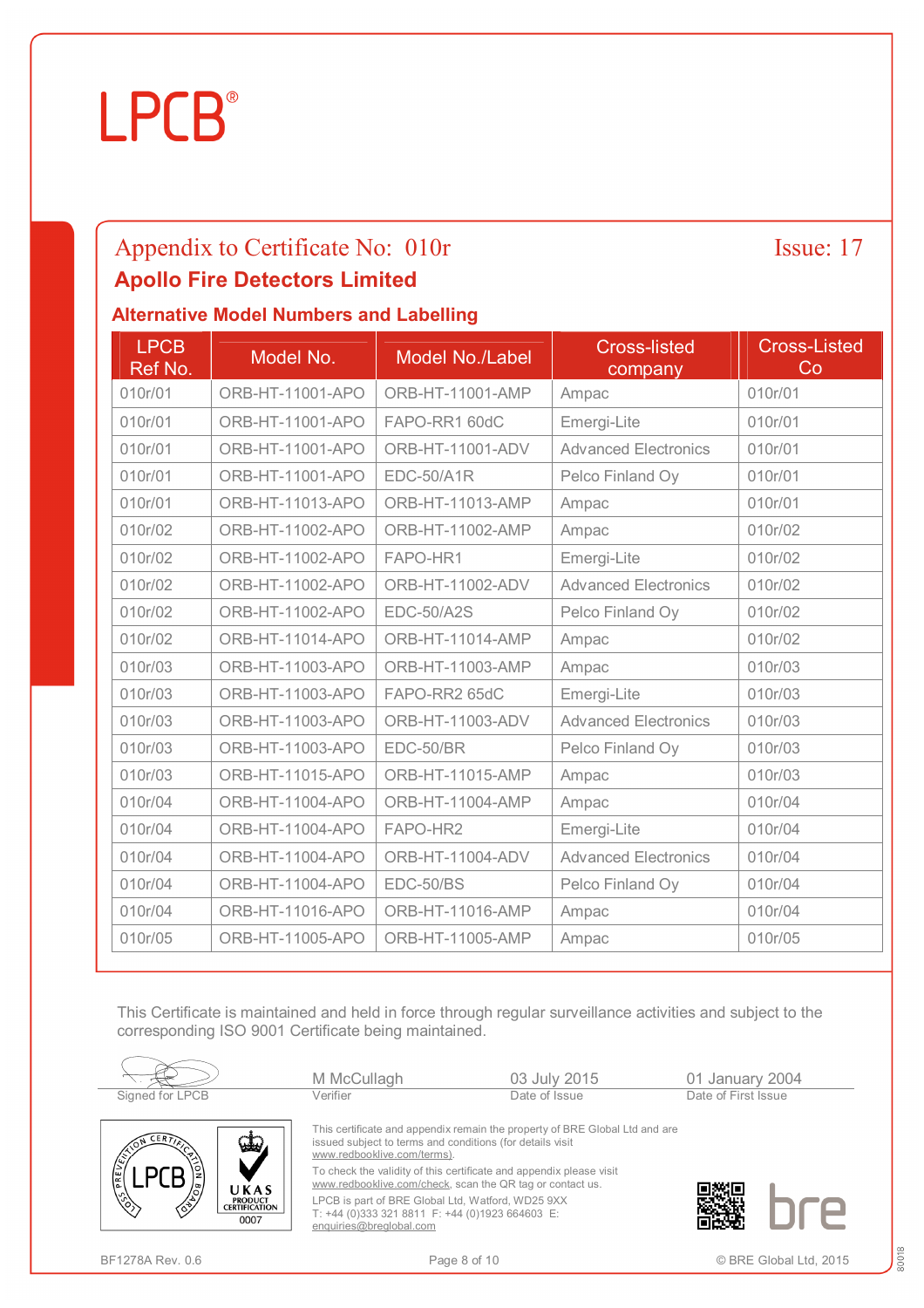### Appendix to Certificate No: 010r Issue: 17 **Apollo Fire Detectors Limited**

| <b>LPCB</b><br>Ref No. | Model No.                   | Model No./Label         | <b>Cross-listed</b><br>company | <b>Cross-Listed</b><br>Co |
|------------------------|-----------------------------|-------------------------|--------------------------------|---------------------------|
| 010r/05                | ORB-HT-11005-APO            | FAPO-RR3 70dC           | Emergi-Lite                    | 010r/05                   |
| 010r/05                | ORB-HT-11005-APO            | ORB-HT-11005-ADV        | <b>Advanced Electronics</b>    | 010r/05                   |
| 010r/05                | ORB-HT-11005-APO            | EDC-50/CR               | Pelco Finland Oy               | 010r/05                   |
| 010r/05                | <b>ORB-HT-11017-APO</b>     | <b>ORB-HT-11017-AMP</b> | Ampac                          | 010r/05                   |
| 010r/06                | ORB-HT-11006-APO            | ORB-HT-11006-AMP        | Ampac                          | 010r/06                   |
| 010r/06                | ORB-HT-11006-APO            | FAPO-HR3                | Emergi-Lite                    | 010r/06                   |
| 010r/06                | ORB-HT-11006-APO            | ORB-HT-11006-ADV        | <b>Advanced Electronics</b>    | 010r/06                   |
| 010r/06                | ORB-HT-11006-APO            | EDC-50/CS               | Pelco Finland Oy               | 010r/06                   |
| 010r/06                | <b>ORB-HT-11018-APO</b>     | <b>ORB-HT-11018-AMP</b> | Ampac                          | 010r/06                   |
| 010r/07                | ORB-HT-11166-APO            | <b>EDC-50/A1S</b>       | Pelco Finland Oy               | 010r/07                   |
| 010                    | ORB-MB-00001-<br><b>APO</b> | ORB-MB-00001-AMP        | Ampac                          | 010                       |
| 010                    | ORB-MB-00001-<br><b>APO</b> | <b>FAPO-TSB</b>         | Emergi-Lite                    | 010                       |
| 010                    | ORB-MB-00001-<br><b>APO</b> | <b>EBC-10</b>           | Pelco Finland Oy               | 010                       |
| 010                    | ORB-MB-00002-<br><b>APO</b> | ORB-MB-00002-AMP        | Ampac                          | 010                       |
| 010                    | ORB-DB-00003-APO            | ORB-DB-00003-AMP        | Ampac                          | 010                       |
| 010                    | ORB-DB-00003-APO            | FAPO-TDB                | Emergi-Lite                    | 010                       |
| 010                    | ORB-RB-10004-APO            | ORB-RB-10004-AMP        | Ampac                          | 010                       |
| 010                    | ORB-RB-10004-APO            | FAPO-TRB                | Emergi-Lite                    | 010                       |
| 010                    | ORB-RB-10004-APO            | <b>EBC-20</b>           | Pelco Finland Oy               | 010                       |
| 010                    | OLX-DB-00007-APO            | FD-STB                  | Emergi-Lite                    | 010                       |

This Certificate is maintained and held in force through regular surveillance activities and subject to the corresponding ISO 9001 Certificate being maintained.

| Signed for LPCB                                                                                               | M McCullagh<br>Verifier                                                                                                          | 03 July 2015<br>Date of Issue                                               | 01 January 2004<br>Date of First Issue |  |
|---------------------------------------------------------------------------------------------------------------|----------------------------------------------------------------------------------------------------------------------------------|-----------------------------------------------------------------------------|----------------------------------------|--|
| CERT<br>√تطلخ                                                                                                 | issued subject to terms and conditions (for details visit<br>www.redbooklive.com/terms).                                         | This certificate and appendix remain the property of BRE Global Ltd and are |                                        |  |
| PREVENT<br>б١<br>UKAS                                                                                         | To check the validity of this certificate and appendix please visit<br>www.redbooklive.com/check, scan the QR tag or contact us. |                                                                             |                                        |  |
| $\sqrt{\frac{1}{2}}$<br><b>PRODUCT</b><br>$\langle \hat{\mathcal{S}} \rangle$<br><b>CERTIFICATION</b><br>0007 | LPCB is part of BRE Global Ltd, Watford, WD25 9XX<br>T: +44 (0)333 321 8811 F: +44 (0)1923 664603 E:<br>enquiries@breglobal.com  |                                                                             |                                        |  |